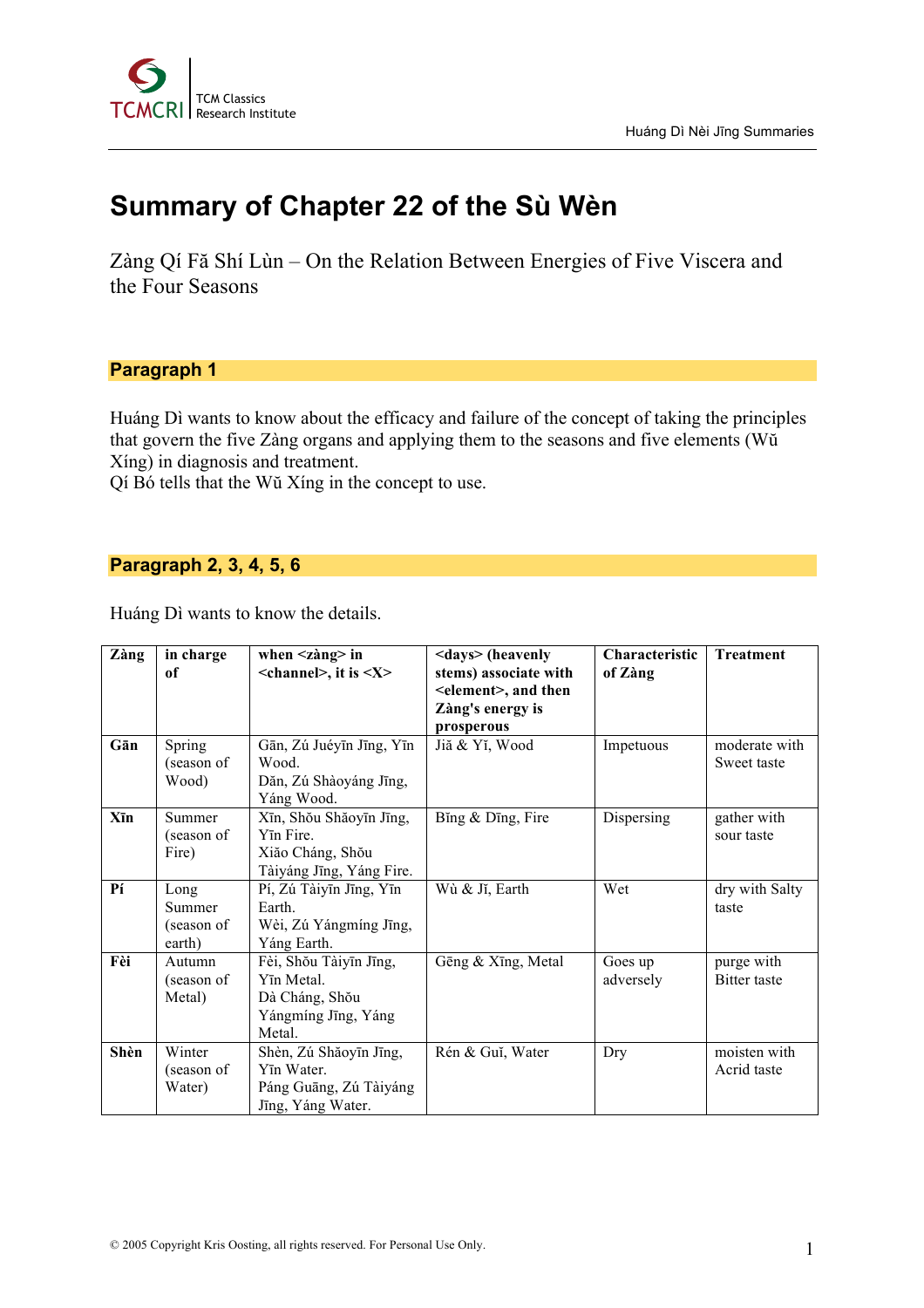

# **Paragraph 7, 8, 9, 10, 11**

| When<br>disease in | could be<br>recovered in | if not<br>recovered, it<br>will aggravate<br>in | if patient does not<br>die in <season>,<br/>disease will<br/>protract in <math>\langle SN \rangle</math></season> | Will turn to<br>better when    | take care of                                                                                                                                  |
|--------------------|--------------------------|-------------------------------------------------|-------------------------------------------------------------------------------------------------------------------|--------------------------------|-----------------------------------------------------------------------------------------------------------------------------------------------|
| Gān                | Summer                   | Autumn                                          | Autumn, Winter                                                                                                    | Spring next year               | avoiding Wind-evil                                                                                                                            |
| Xīn                | Long Summer              | Winter                                          | Winter, Spring of<br>next year                                                                                    | Summer (Fire is<br>prosperous) | not wearing warm<br>cloths, nor making<br>hot food.                                                                                           |
| P <sub>1</sub>     | Autumn                   | Spring                                          | Spring, Summer                                                                                                    | Long Summer                    | not taking cold<br>food, not overeat,<br>avoid living in wet<br>places or wearing<br>wet clothes.                                             |
| Fèi                | Winter                   | Summer next<br>year                             | Summer, Long<br>Summer                                                                                            | Autumn                         | not taking cold<br>food, nor to under<br>dress                                                                                                |
| Shèn               | Spring                   | Long Summer                                     | Long Summer,<br>Autumn                                                                                            | Winter                         | not taking fried<br>and scorched food,<br>food and rink that<br>is too hot, not wear<br>clothes being<br>warmed nearby<br>fire (dryness-heat) |

| <zàng> disease</zàng> | turn better in days  | if not recovered,<br>then aggravates on<br>days | if not aggravated<br>then, it will be<br>protracting on<br>davs | but will turn better<br>on days |
|-----------------------|----------------------|-------------------------------------------------|-----------------------------------------------------------------|---------------------------------|
| Gān                   | Bing $&$ Ding (Fire) | Gēng $&$ Xīn (Metal)                            | Rén & Guĭ (Water)                                               | Jiă & Yĭ (Wood)                 |
| Xīn                   | Wù $&$ Ji (Earth)    | Rén & Guĭ (Water)                               | Jiă & Yĭ (Wood)                                                 | Bing $&$ Ding (Fire)            |
| Pí                    | Gēng $&$ Xīn (Metal) | Jiă & Yĭ (Wood)                                 | Bing $&$ Ding (Fire)                                            | Wù $&$ Ji (Earth)               |
| Fèi                   | Rén & Guĭ (Water)    | Bing $&$ Ding (Fire)                            | Wù $&$ Ji (Earth)                                               | Gēng & Xīn (Metal)              |
| Shèn                  | Jiă & Yĭ (Wood)      | Wù $&$ Ji (Earth)                               | Gēng $&$ X <sub>In</sub> (Metal)                                | Rén & Guĭ (Water)               |

**Note:** Xiāng Kè, the controlling cycle (restraining relationship), is omitted here. This cycle was added later to the Wŭ Xíng model.

| $\langle z \rangle$ ang> disease | turn to better at                 | turn to worse at          | become calm down at       |
|----------------------------------|-----------------------------------|---------------------------|---------------------------|
| Gān                              | Dawn                              | Dusk                      | Midnight                  |
| Xīn                              | Noon                              | Midnight                  | Dawn                      |
| Pí                               | two-hour of Wèi $(13:00-15:00)^*$ | Dawn                      | Dusk                      |
| Fèi                              | Dusk                              | Noon                      | two-hour of Wèi $(01:00-$ |
|                                  |                                   |                           | 03:00                     |
| Shèn                             | Midnight                          | two-hour of Chén (07:00-  | Dusk                      |
|                                  |                                   | 09:00), Xū (19:00-21:00), |                           |
|                                  |                                   | Chou (01:00-03:00), Wèi   |                           |
|                                  |                                   | $(13:00-15:00)*$          |                           |

\* all belonging to element Earth.

© 2005 Copyright Kris Oosting, all rights reserved. For Personal Use Only. 2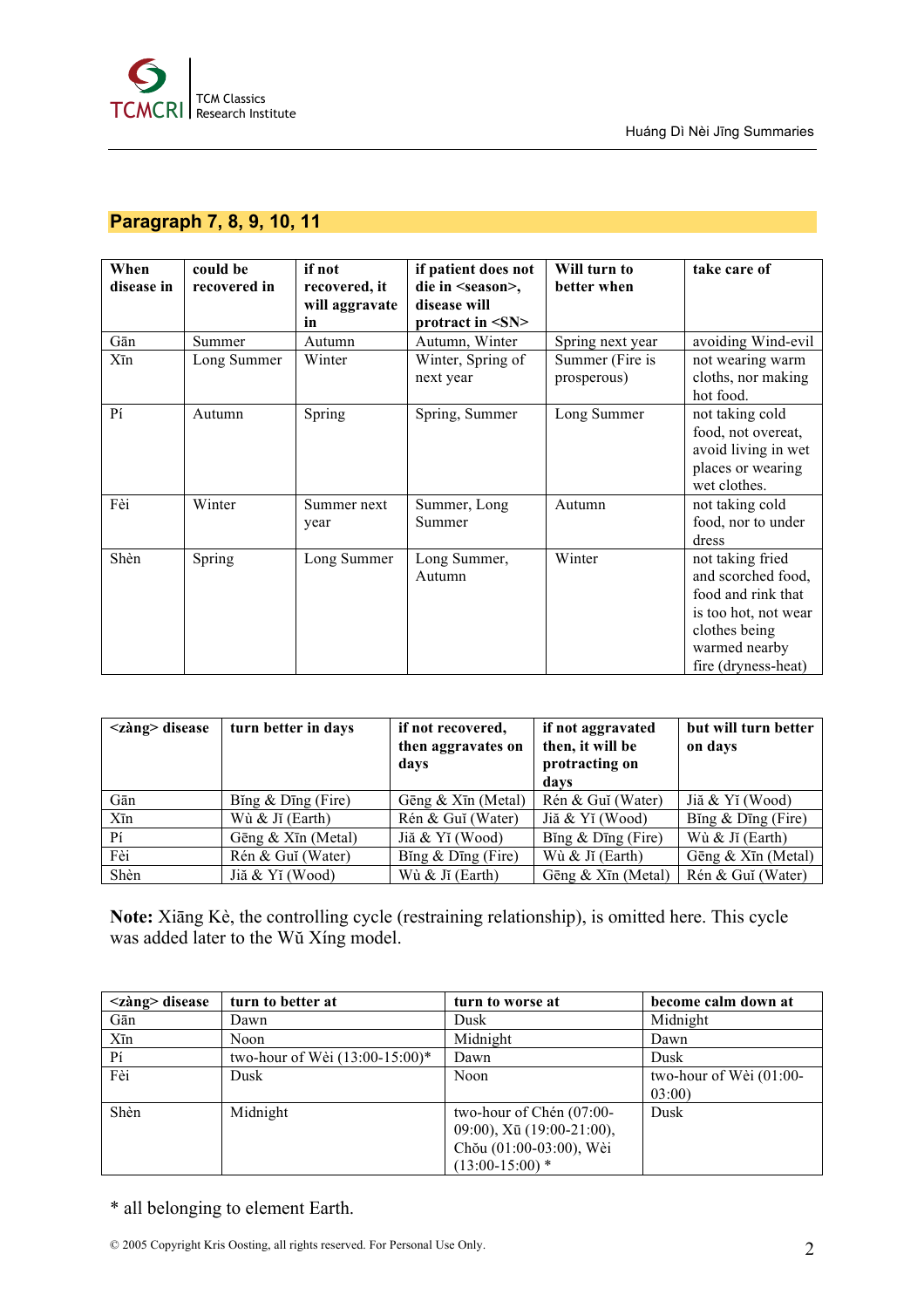

| Xié-Qì of | should be<br>$\leq$ action $\geq$ with<br><taste> medicine</taste> | When<br>$\leq$ action $\geq$ is<br>needed | medicine of<br><taste> taste<br/>should be used<br/>to <math>\leq</math> action<math>\geq</math><br/>Zàng's Qì</taste> | When <action><br/>is needed</action> | medicine of<br><taste> taste<br/>should be used<br/>to <math>\leq</math> action<math>\geq</math></taste> |
|-----------|--------------------------------------------------------------------|-------------------------------------------|------------------------------------------------------------------------------------------------------------------------|--------------------------------------|----------------------------------------------------------------------------------------------------------|
| Gān       | dispersed, Acrid                                                   | invigoration                              | Sour, replenish                                                                                                        | purgation*                           | Acrid,<br>clear away the<br>Fire of Gan                                                                  |
| Xīn       | softened, Salty                                                    | invigoration                              | Salty, replenish                                                                                                       | purgation*                           | Sweet, purge                                                                                             |
| Pí        | moderated, Sweet                                                   | purgation                                 | Bitter, purge**                                                                                                        | invigoration                         | Sweet, replenish                                                                                         |
| Fèi       | restrained, Sour                                                   | invigoration                              | Sour, replenish                                                                                                        | purgation                            | Acrid, purge***                                                                                          |
| Shèn      | reinforced, Bitter                                                 | invigoration,                             | Bitter, replenish                                                                                                      | purgation                            | Salty, purge***                                                                                          |

#### **Notes:**

\* Maoshing Ni, [4: 91] writes: "sedation" \*\* Maoshing Ni, [4: 92] writes: "sedated" \*\*\* Maoshing Ni, [4: 92] writes: "sedate"

### **Paragraph 12**

When Xié-Qì invades the body:

- the visceral disease is caused by the day-associated element energy which is overcoming. *(when controlling element 'over controls'. Xiāng Cheng – overwhelming relationship)*
- it will be recovered on the day of the associated element it produces *(son element via Xiāng Shēng – engendering relationship)*
- will be aggravated in the day of the associated element restricts oneself *(by controlling element via Xiāng Kè – restraining relationship)*
- will become stalemated on the day of the associated element that produces itself *(the mother element)*
- will turn to the better when reaching the time of the element that associates to itself. *(its own element)*

| Zàng              | Symptoms when Shi                                                                                                                                  | Symptoms when Xu                                                                      | To treat needle                                                                                    |
|-------------------|----------------------------------------------------------------------------------------------------------------------------------------------------|---------------------------------------------------------------------------------------|----------------------------------------------------------------------------------------------------|
| Gān               | pain in hypochondrium<br>radiating to lower abdomen,<br>anger                                                                                      | blurry vision, deafness, fear                                                         | Juéyīn Jīng and Shàoyáng<br>Jīng. $*$                                                              |
| $X\bar{\text{m}}$ | chest pain, distention of<br>hypochondrium, pain under<br>armpit, fullness of chest with<br>pain radiating to scapula and<br>inner portion of arms | swelling of chest and abdomen<br>which causes pain of<br>hypochondrium, loin and back | Shăoyīn and Tàiyáng Jīng,<br>beneath the tongue until<br>bleeding. **                              |
| Pí                | heaviness, hungry, weakness of<br>muscles, difficulty walking,<br>pain of feet                                                                     | abdominal flatulence,<br>borborygmus, diarrhea with<br>undigested food                | lateral sides of Tàiyáng and<br>Yángmíng Jīng, then<br>needle points of Shàoyáng<br>until bleeding |

### **Paragraph 13, 14, 15, 16, 17**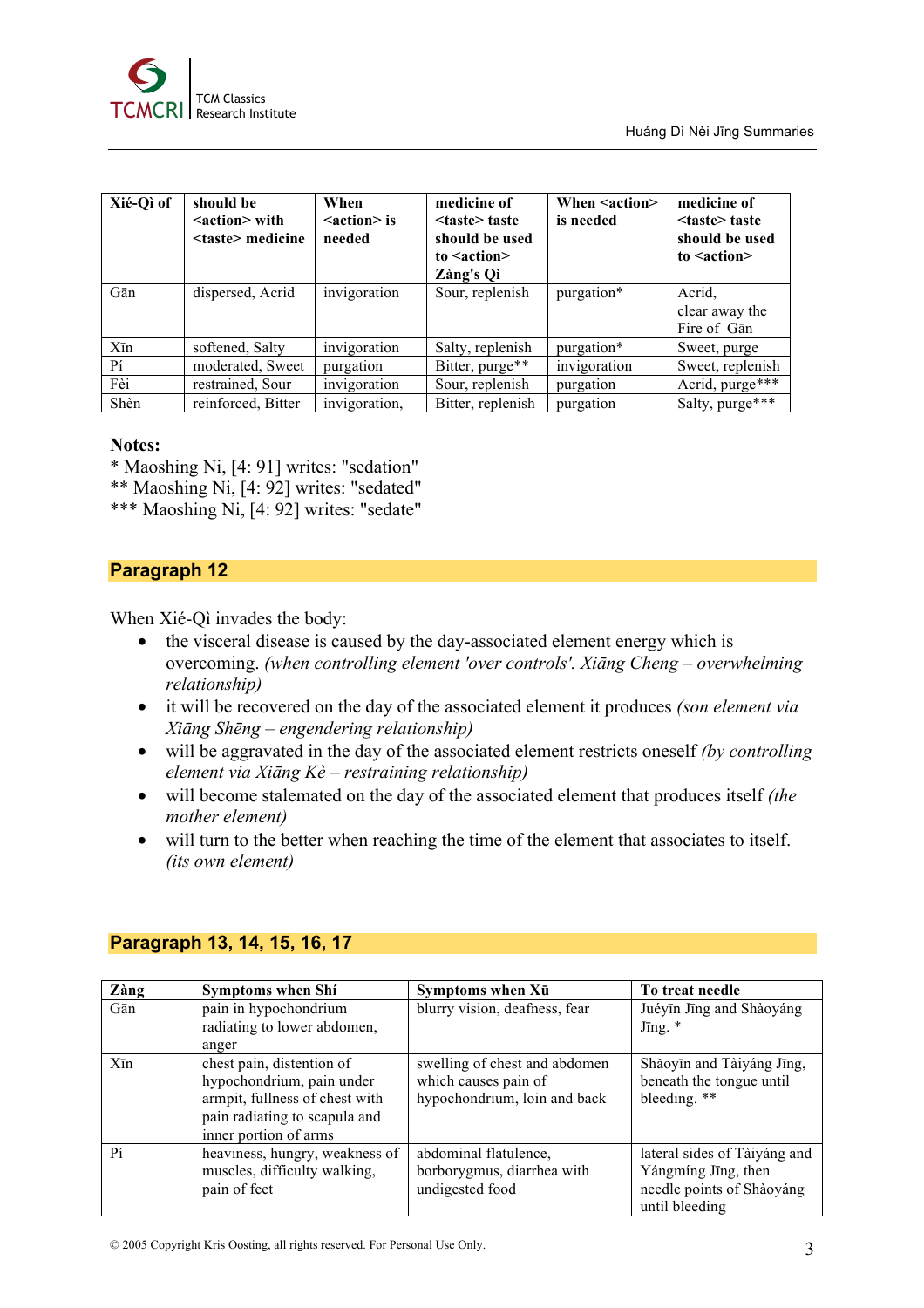

| Fèi  | cough, shortness of breath,   | shortness of breath, difficulty   | lateral sides of Tàiyīn and |
|------|-------------------------------|-----------------------------------|-----------------------------|
|      | upper back pain, sweating and | maintaining continuity of         | Zú Tàiyáng Jīng, and        |
|      | pain of buttocks (genitals)   | breathing, dry throat, unable to  | Shăoyīn Jīng of the inner   |
|      |                               | sigh                              | side of Juéyīn Jīng until   |
|      |                               |                                   | bleeding                    |
| Shèn | swelling in lower abdomen,    | chest pains (fullness), abdominal | Shăoyīn and Tàiyáng until   |
|      | asthma, dyspnea, sluggishness | pain, unhappiness                 | bleeding                    |
|      | and heaviness, night sweats,  |                                   |                             |
|      | aversion to wind              |                                   |                             |

#### **Notes:**

\* When Gān-Qì Nì (counterflow), then pain in the eyes, deafness, swelling of cheeks. Needle Juéyīn Jīng and Shàoyáng Jīng until bleeding.

\*\* If condition changes, needle Wĕizhōng (BL-40) until bleeding. According to Maoshing Ni [4:93] the point should be Yīnxī HE-6.

The Yellow Emperor's Canon of Medicine part I (Library of Chinese Classics), writes Xīzhōng, which is an indication to Xī-cleft points in general.

# **Paragraph 18**

| Zàng | Colour       | <b>Characteristic when ill</b> | So.                                      |
|------|--------------|--------------------------------|------------------------------------------|
| Gān  | Green        | urgent                         | moderate with food of Sweet taste.       |
| Xīn  | Red          | dispersing                     | gathered by taking Sour food.            |
| Fèi  | White        | adversing                      | purged with food of Bitter taste.        |
| Pí   | Yellow       | wet                            | dried by taking food of Salty taste.     |
| Shèn | <b>Black</b> | drv                            | moistened by taking food of Acrid taste. |

| <b>Food with taste</b> | has function of          |
|------------------------|--------------------------|
| Acrid                  | dispersing               |
| Sour                   | collecting (astringent)  |
| Sweet                  | moderating (harmonizing) |
| <b>Bitter</b>          | drying                   |
| Salty                  | softening                |

### **Paragraph 19**

| Five kinds of | are                     |
|---------------|-------------------------|
| cereals       | for nourishing the body |
| fruits        | for supplementing       |
| meats         | for invigorating        |
| vegetables    | for recuperating        |

Every taste has its specific function.

When treating, use the five tastes properly according to the specific conditions of the four seasons and the five viscera.